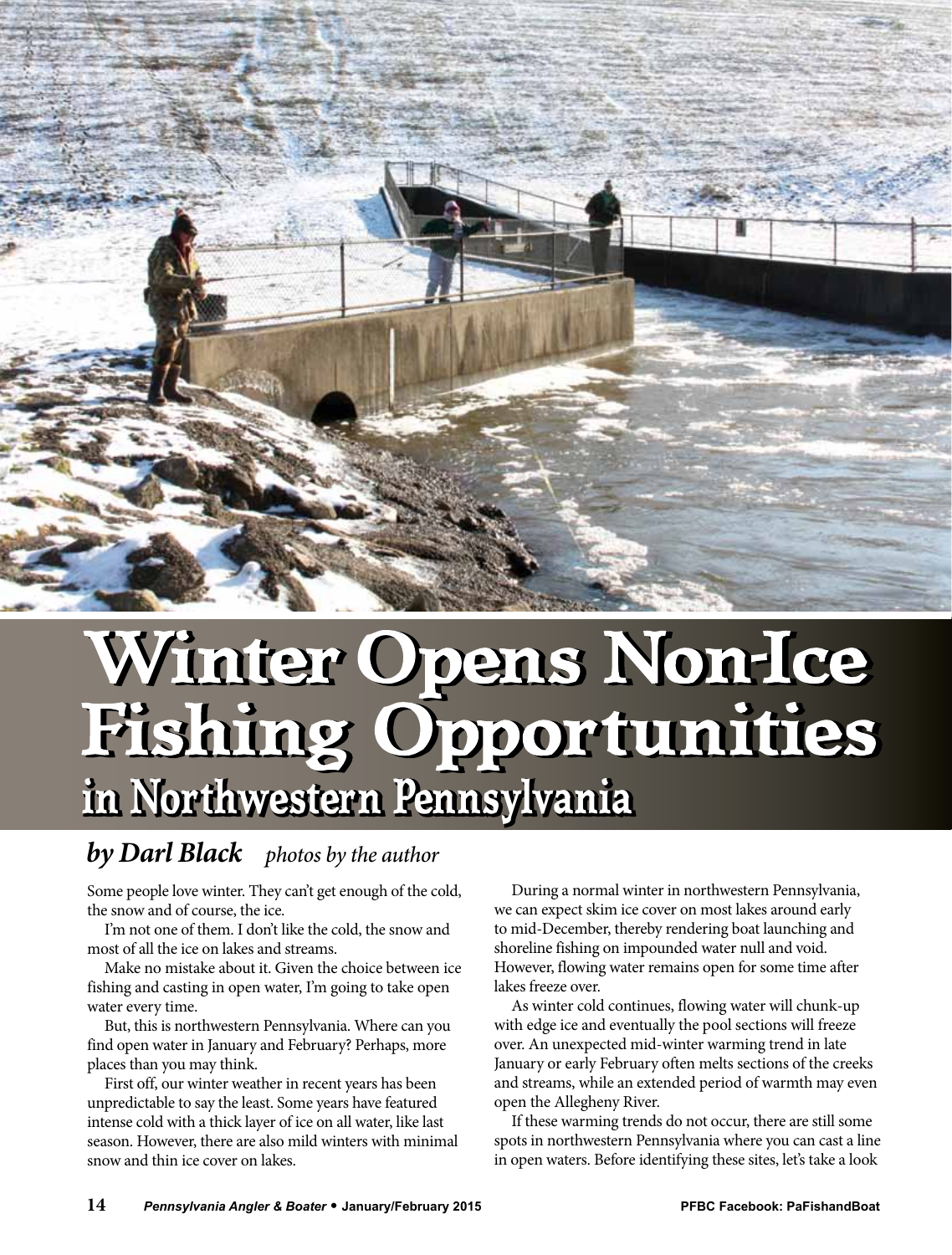



*The steelhead above was caught on Walnut Creek, Erie County.*

at flowing water hotspots, which are last to freeze and first to open under a warming trend.

**Lake Erie tributary streams:** During the fall, anglers travel long distances to fish for steelhead in Lake Erie tributaries. By December 21, the first day of winter, only hardcore steelhead anglers will be found on the creeks, right up until ice makes fishing impossible. With the right presentation, steelhead are certainly catchable in the coldest of water. Live minnows are the choice of bait anglers, while fly anglers usually turn to small nymphs or egg patterns. The most popular winter streams are Elk Creek and Walnut Creek on the West Side and Sixteenmile Creek and Twentymile Creek on the East Side. During severe winters, the tributary streams eventually freeze sufficiently to shut down fishing with the exception of lower Sixteenmile Creek.

**Middle Allegheny River:** From Kinzua Dam to the I-80 Bridge at Emlenton, this 107-mile stretch of the free-flow Allegheny River offers outstanding fishing opportunities for Walleyes and Smallmouth Bass during the coldwater period. Northern Pike and Muskellunge may also be encountered. The sheer water volume of the Allegheny River will usually keep the river open into January. As long as the ramps are not iced-up and floating ice does not create a boating hazard, it is possible to catch the gamefish mentioned above regardless of water temperature, although bites are few and far between from bass once the water falls into the 30s. Hair jigs, tube jigs, skirted jigs with crayfish trailers or leadheads tipped with live creek minnows are the top fish-getters for Walleyes, bronzebacks and pike. A large bucktail jig or slow-swimming minnow plug will attract Muskellunge. There are 14 boat launches on this



*All trout caught in the tailwaters of Kinzua Dam must be released during the winter.*

section of the river, although not all will be useable during the winter. If edge ice has not formed, shoreline fishing can be productive in select deeper eddies where public access is possible. If you are unfamiliar with this river section, obtain a copy of the Middle Allegheny River Water Trail brochure from Warren County Visitors Bureau, Forest County Visitors Center or Oil Region Alliance.

**French Creek:** Other than the Allegheny River, the largest and longest flowing water stream in northwestern Pennsylvania is French Creek. With a high volume of flow and moderate winter weather, French Creek will be fishable through a good part of the winter. Targeted species in French Creek are Walleyes, Northern Pike and Muskellunge. French Creek has an excellent Smallmouth Bass population, but winter anglers rarely catch French Creek Smallmouth Bass. The winter higher-than-summer flow makes for better Walleye fishing. Casual fishing by paddlecraft is not recommended due to strong current and dangerous strainers. An irregular bottom with sudden depth changes makes wading treacherous as well. That leaves shoreline fishing. However, accessibility to the desirable deeper winter holes and pocket eddies is often impeded by deep snow and slippery banks. At Pennsylvania Fish & Boat Commission